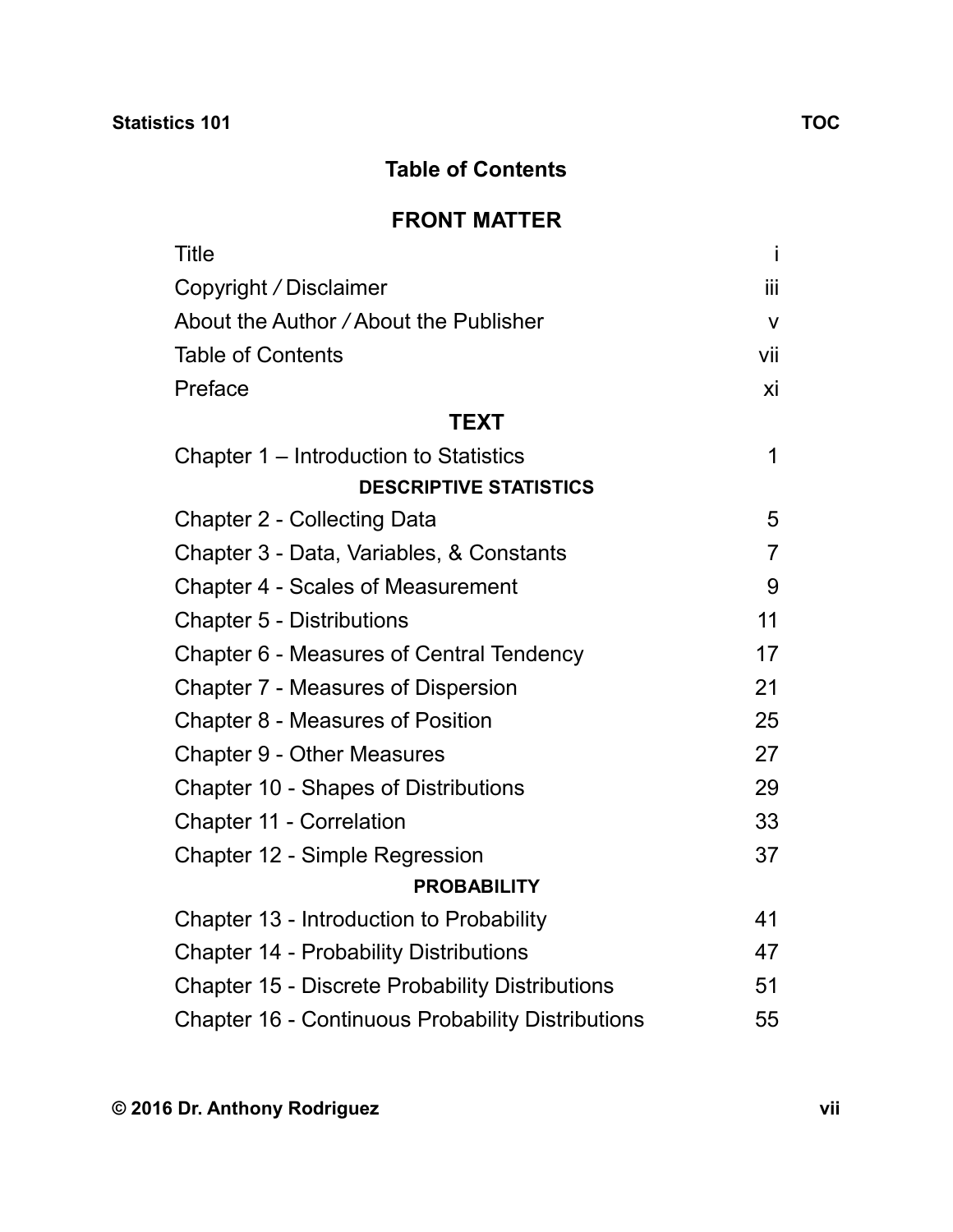| <b>Chapter 17 - Binomial Distributions</b>       | 59  |  |
|--------------------------------------------------|-----|--|
| <b>Chapter 18 - Normal Distributions</b>         | 63  |  |
| Chapter 19 - Z Distribution                      | 65  |  |
| <b>Chapter 20 - T Distributions</b>              | 71  |  |
| <b>Chapter 21 - Chi-Square Distributions</b>     | 79  |  |
| <b>Chapter 22 - F Distributions</b>              | 85  |  |
| <b>INFERENTIAL STATISTICS</b>                    |     |  |
| Chapter 23 - Introduction to Inference           | 91  |  |
| <b>Chapter 24 - Sampling Distributions</b>       | 95  |  |
| <b>Chapter 25 - Central Limit Theorem</b>        | 101 |  |
| Chapter 26 - Introduction to Estimation          | 103 |  |
| <b>Chapter 27 - Estimating Means</b>             | 105 |  |
| <b>Chapter 28 - Estimating Proportions</b>       | 109 |  |
| <b>Chapter 29 - Estimating Variances</b>         | 113 |  |
| Chapter 30 - Introduction to Hypothesis Testing  | 117 |  |
| Chapter 31 - Testing a Hypothesized Mean         | 123 |  |
| Chapter 32 - Testing Two Independent Means       | 129 |  |
| Chapter 33 - Testing Two Paired Means            | 135 |  |
| Chapter 34 - Testing a Hypothesized Proportion   | 141 |  |
| Chapter 35 - Testing Two Independent Proportions | 145 |  |
| Chapter 36 - Testing a Hypothesized Variance     | 149 |  |
| Chapter 37 - Testing Two Independent Variances   | 155 |  |
| Chapter 38 - Goodness-of-Fit Tests               | 161 |  |
| Chapter 39 - Contingency Tables                  | 165 |  |
| Chapter 40 - Introduction to ANOVA               | 171 |  |